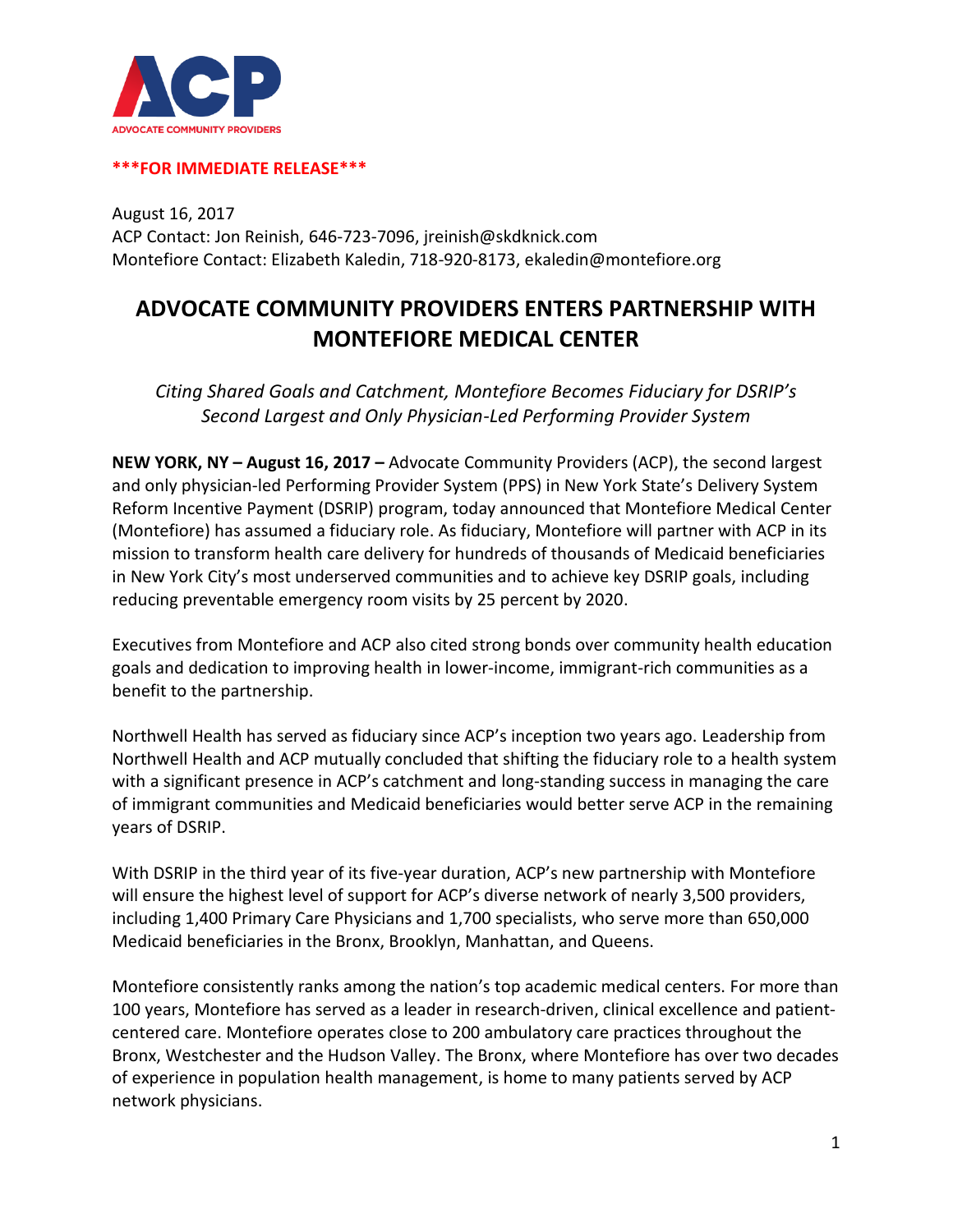

As fiduciary, Montefiore will oversee ACP's alignment with DSRIP program objectives and requirements. In addition, Montefiore physicians and ACP physicians will continue their collaboration on the development of a delivery system that is patient-centered, embraces payfor-performance reimbursement models, and delivers high-quality care at a lower cost to New York taxpayers.

"For more than two years, ACP has worked toward transforming the practices of our network physicians to deliver patient-centered health care to hundreds of thousands of low-income and immigrant New York City residents," **said Dr. Ramon Tallaj, Chairman of the Board of Advocate Community Providers**. "This next step and new partnership with Montefiore not only aligns two organizations with shared missions of providing health care to New York's most vulnerable populations, but allows ACP to continue our growth as an organization and reach as a network."

"This is an exciting opportunity for ACP to accelerate our progress within DSRIP and lead the transformation of health care for New Yorkers who need it most," **said Mario J. Paredes, Chief Executive Officer of ACP**. "Montefiore will bring to this partnership a steadfast commitment to culturally-sensitive care in the Bronx, and the greater New York City community, which will be invaluable as we expand our ability to deliver comprehensive, culturally sensitive care."

"Serving as fiduciary for ACP is an exciting new partnership between New York's only physicianled PPS and Montefiore, a leader in DSRIP transformation throughout the Hudson Valley and the Bronx, with unique, sophisticated infrastructure and experience managing the care of Medicaid beneficiaries. Our work together will be focused on improving the coordination and management of care to move us more rapidly toward achieving the state's DSRIP goals," said **Stephen Rosenthal, Senior Vice President, Population Health Management** at Montefiore. "At the community level, ACP is an ideal partner to raise awareness and present solutions to health challenges in the Bronx and diverse similar communities."

## **About Advocate Community Providers**

Advocate Community Providers (ACP) unites nearly 3,500 providers, including 1,400 Primary Care Physicians and 1,700 specialists, dedicated to health, wellness and social services in lowerincome, underserved Hispanic, Asian and African-American communities throughout New York City.

ACP's mission is to convene safety-net providers, partners and other stakeholders to create a culturally competent patient-centered, comprehensive and coordinated service care model to meet the needs of individuals and families participating in Medicaid. ACP is one of 25 Performing Provider Systems (PPS) in New York's Delivery Reform Incentive Payment program (DSRIP) to transform the State's Medicaid system. DSRIP's goals include reducing avoidable hospitalizations and ensuring that Medicaid beneficiaries and their families switch to a community-based care system that emphasizes preventive care over reliance on the emergency room.